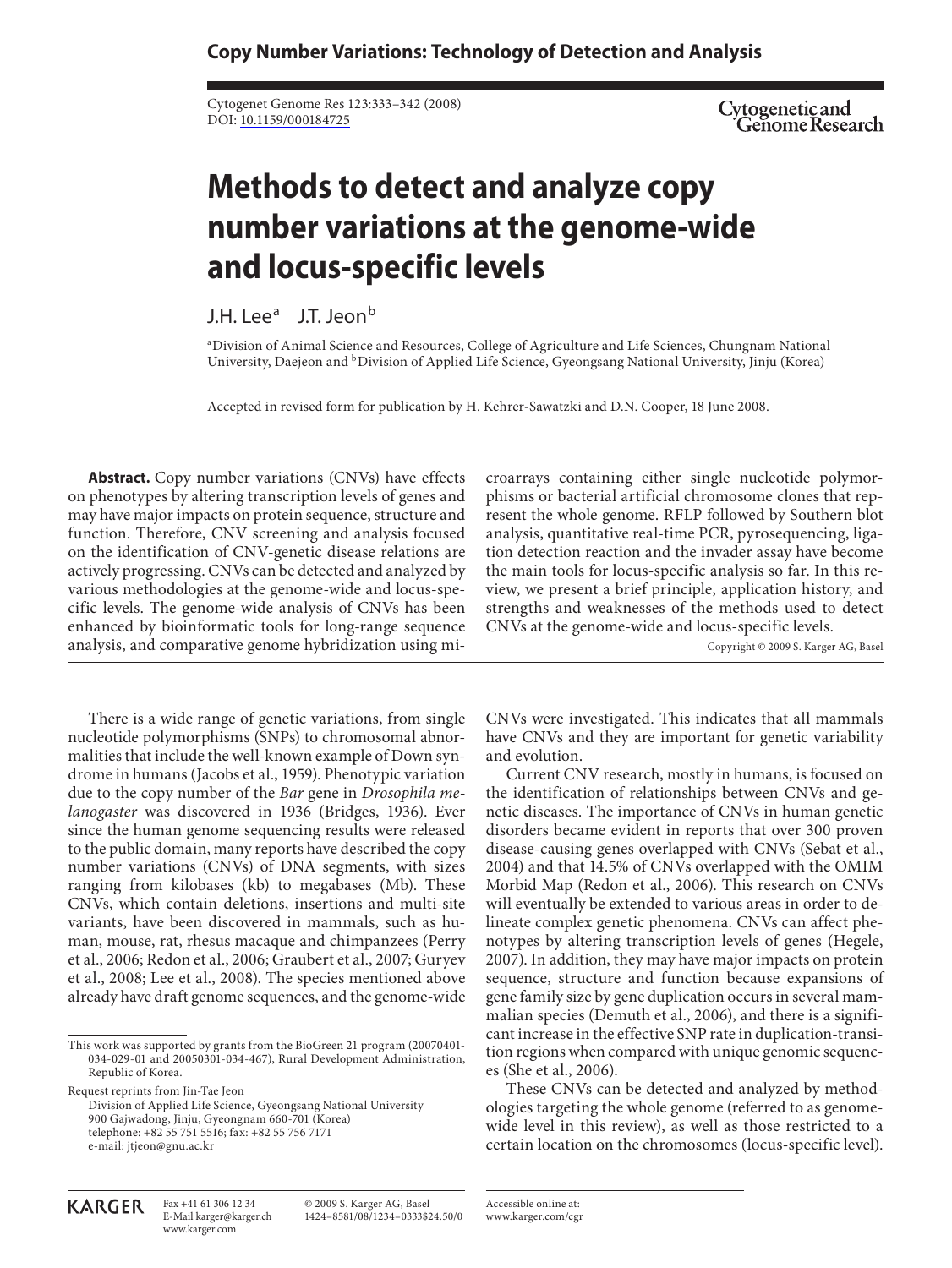

**Fig. 1.** An illustration of the flow from genome-wide screening to locus-specific analyses of CNVs. Genome-wide analysis using hybridization of test and control samples on microarrays containing either SNPs or large genomic clones. Once a CNV of interest is identified at the genome level, the genomic organization and internal sequence information must be elucidated. Breakpoint 1 and 2 indicate duplication initiation and stop point respectively. Nucleotides G and C indicate the

representative SNPs for Breakpoint 1 and 2 respectively. The methodology for locus-specific analysis could be planned on the basis of the information. A CNV needs to be analyzed more precisely at the locus level, using a variety of techniques. RFLP followed by Southern blot can be applied for a long-range mapping (from R1 to R2). Quantitative realtime PCR, oligonucleotide ligation assay and pyrosequencing can analyze copy numbers using the representative SNPs.

Genome-wide analysis of CNVs has been enhanced by a comparative genome analysis using bioinformatics tools with long-range sequences (She et al., 2006). Hybridization of test and control samples on microarrays containing either SNPs or large genomic clones has revealed that repetitive elements and motifs with unknown function, as well as functional segments of genes, are spread throughout the genome. As illustrated in Fig. 1, once a CNV of interest is identified at the genome level, it needs to be analyzed more precisely at the locus level, and ultimately, the genotype and

haplotype must be determined to elucidate its relationship with a particular genetic alteration (Seo et al., 2007). Locusspecific CNVs were identified in conjunction with genomewide screening (Iafrate et al., 2004; Sharp et al., 2005; Wong et al., 2007) and independently through gene family studies (Ghanem et al., 1988; Trask et al., 1998) or functional analysis of genes associated with a certain phenotype (Johansson Moller et al., 1996). Among the latter cases, genomic organization and detection methods for *C4* CNVs associated with systemic lupus erythematosus in the HLA class III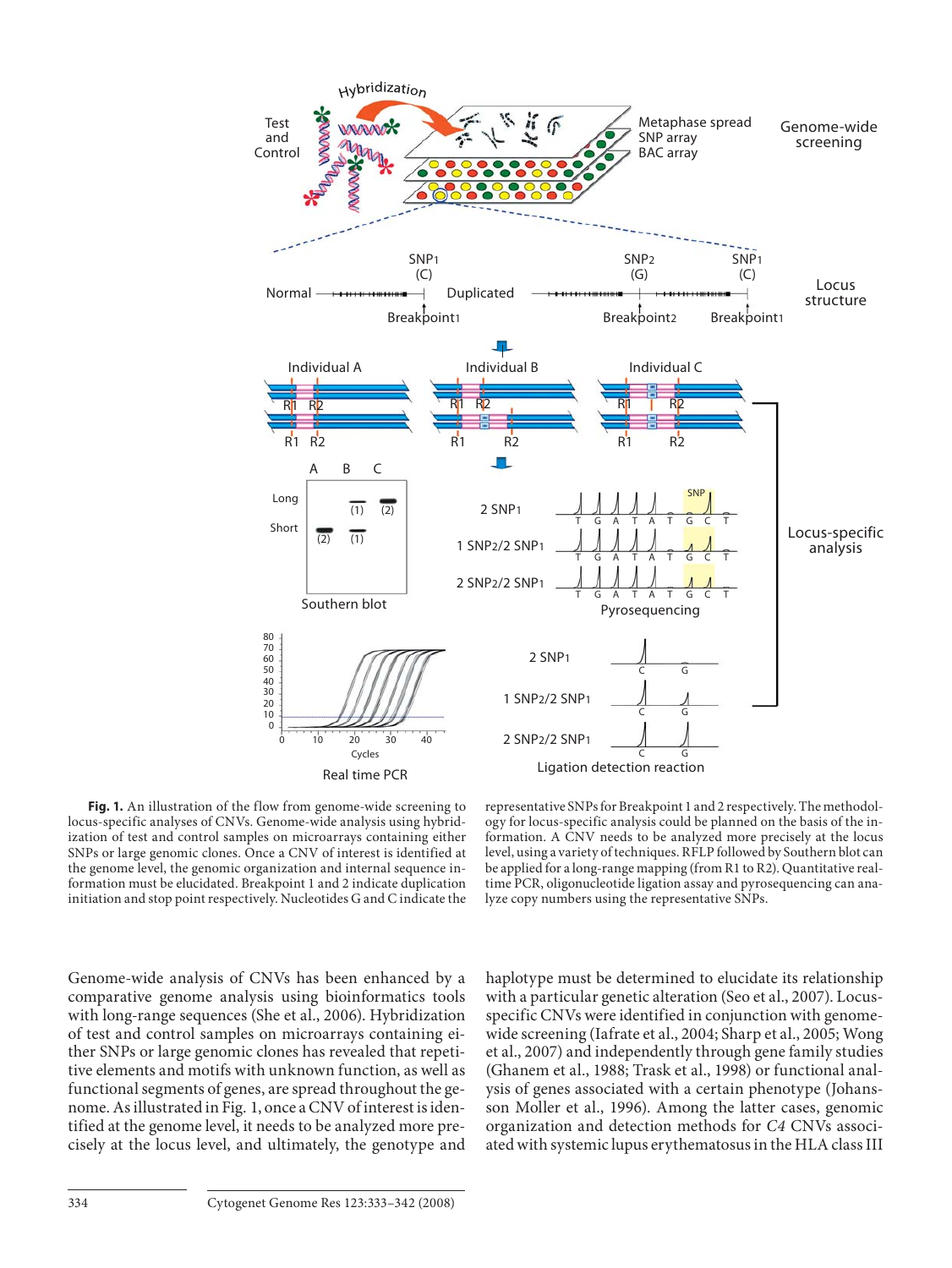region and for *KIT* CNVs related to porcine Dominant White phenotype (*Dominant White/KIT* locus) are well established; therefore, these regions could be suitable model loci for explaining and comparing methodologies used to detect locus-specific CNVs in general. The human *C4* CNV belongs to a tandem duplication having bimodular form (spanning about 120 kb) of the *RP* – *C4* - *CYP21* - *TNX* (RCCX) region on human chromosome (HSA) 6p21.3. Long-range mapping using rare-cut enzyme digestion and electrophoresis of high molecular weight DNA followed by Southern hybridization (RFLP-Southern blot) has been used for duplication analysis of the long module (Yang et al., 2007). Also, quantitative real-time PCR (qPCR) has been used for a detailed survey of the CNVs of *C4B* and *C4A* , *C4L* and *C4S* , and the RCCX module (Wu et al., 2007). The porcine *KIT* CNV is also a tandem duplication and is located on pig chromosome (SSC) 8p11. To analyze the *KIT* locus, RFLP-Southern blot (Marklund et al., 1998), minisequencing, qPCR (Pielberg et al., 2002), invader assay, pyrosequencing (Pielberg et al., 2003) and quantitative oligonucleotide ligation assay (qOLA, Seo et al., 2007) have been used. As mentioned briefly, a variety of techniques is necessary to provide in-depth analysis of total copy numbers, SNPs on paralogs, breakpoints, etc. on the locus level.

 In this article, we review the development and current state of the methodology for analysis of CNVs and discuss perspectives of these techniques.

#### **Methodology used for genome-wide detection of CNVs**

 The genome-wide CNVs can largely be detected by two DNA chip-based methods that were comprehensively compared by Redon et al. (2006). We call these (1) CGH-based CNV detection and (2) SNP array-based CNV detection. The differences between the two methods lie in the type of microarray used and also the hybridization methods. The former uses two fluorescent dyes for labeling test and reference samples, and the samples can be hybridized to the same microarray spot. On the other hand, the latter method uses only one fluorescent dye for each sample, and comparison between the samples can give the location of the CNV. Basically, both methods use  $log<sub>2</sub>$  ratios for identification of the locations of CNVs. When different CNV detection techniques were applied in the same samples, it requires the development of distinct algorithms to identify CNVs.

#### *Comparative genomic hybridization(CGH)-based CNV detection*

 The CGH method is essentially based on the fluorescence in situ hybridization (FISH) method, and the probes can be hybridized to the complementary DNA sequence in metaphase spreads of chromosomes. In comparison with FISH, which is normally used as a mapping tool for identifying the cytogenetic location of a gene or a DNA segment using fluorescence dyes, the CGH method uses two different fluorescent dyes for the test (unknown or experimental) and reference DNA samples, respectively. By measuring the fluorescence signals for the two dyes and assuming that the reference sample has a normal, diploid copy number, the CNVs can be detected as either the gain or loss of signal in the test sample. This CGH method was originally developed for detecting copy number variations and their chromosomal locations in tumor and normal samples (Kallioniemi et al., 1995). The major limitation of this technique is the relatively low resolution, normally more than 5 Mb of detectable signal. In order to overcome this size limitation, array-based CGH has been developed, benefiting from the improvements in microarray technology over the last decade. The sources of the DNA used on the microarray were BAC clones, cDNA clones, oligonucleotides and genomic PCR products (Carter, 2007). The large-insert clones from human libraries, such as bacterial artificial chromosome (BAC) clones, cover most of the human genome, and this method has been called array CGH (Pinkel et al., 1998; Cheung et al., 1999). Later on, genome-wide tiling-path human BAC arrays became available (Ishkanian et al., 2004; Fiegler et al., 2006). The advantage of using the large insert clones for array CGH is not only the improvement of resolution, but also the ease of extracting the sequences of the CNV regions and drawing conclusions about the phenotypic variations. Recently, array CGH has been widely used for identifying CNVs and has become a standard method for detecting tumors (Carter, 2007). Until now, CNV research has been focused on the identification of relationships with genetic diseases. However, these CNVs are not always linked with genetic diseases, based on the observations of Iafrate et al. (2004) and Sebat et al. (2004) that undiseased individuals have these CNVs, indicating the complexity of mammalian genomes including the human genome.

 cDNA microarrays are mostly used for characterizing variation in gene expression, identifying tissue-specific expression of genes and identifying up- or down-regulated genes in a certain environment (Schena et al., 1995). These cDNA microarrays have also been used to detect genomewide CNVs, and criteria for determining CNVs have been developed (Pollack et al., 1999; Park et al., 2006). However, cDNA microarray-based CNV detection has two limitations. One is that genes are unevenly distributed in the genome, and therefore this method cannot cover the whole genome, meaning that some of the CNVs may be missed in the analysis. The other limitation is due to hybridization problems. The cDNA clones on the microarray do not have introns, so any mismatches between genomic DNA and cDNA will affect the hybridization signals and ultimately changes in relative ratios, which can give more possibility of errors in the final results.

 As a result of the development of microarray technology, along with powerful bioinformatics tools, oligonucleotide arrays are now commercially available for CNV detection. Two different technologies were used for making the oligonucleotide microarray slides. Inkjet technology has been used for making a 44K human genome CGH microarray by Agilent Technologies, based on 60-mer oligonucleotide probes spaced at an average of 35 kb (http://www.home.ag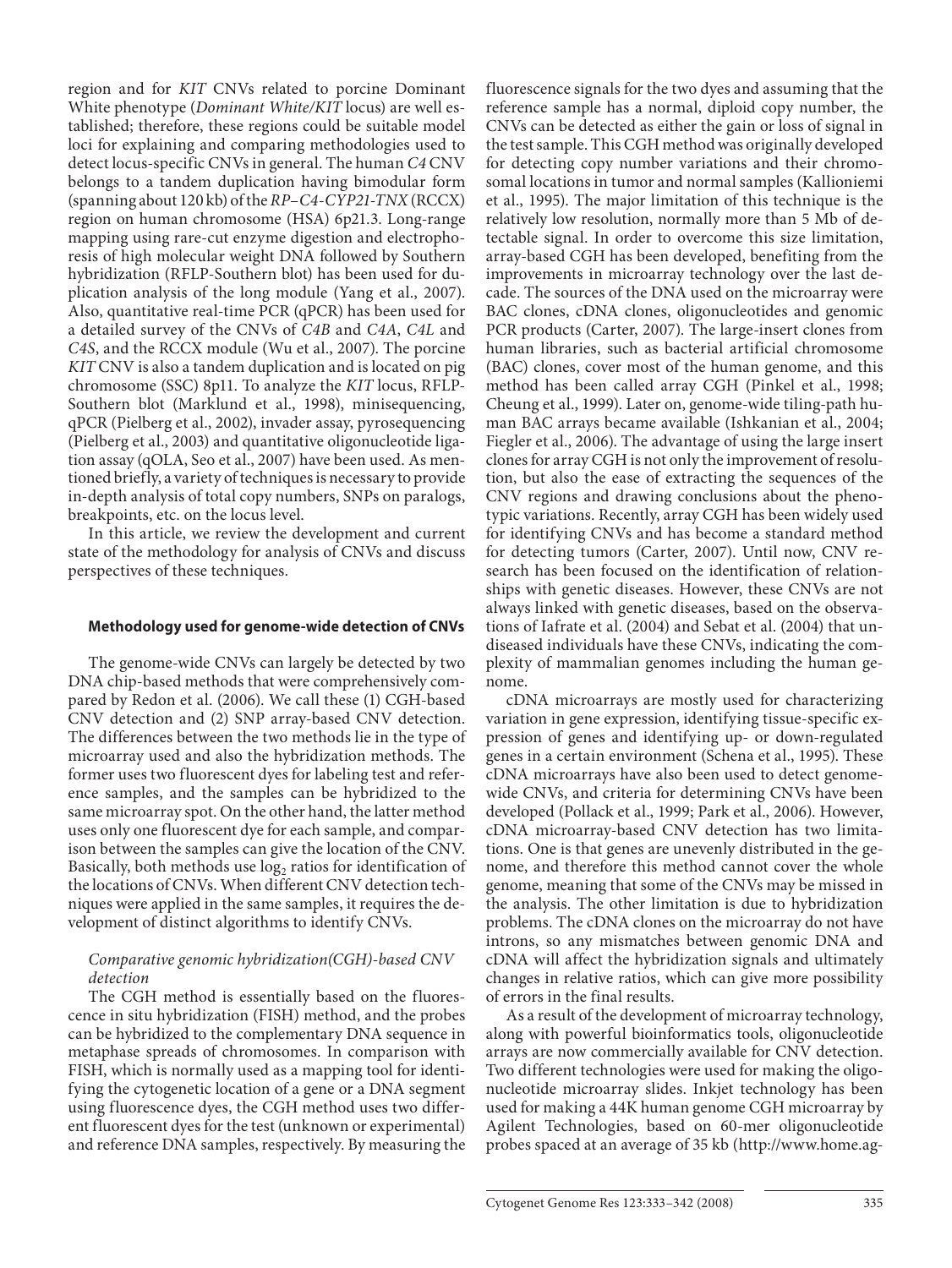Locus Chromosome location Related function/disorder Applied method Reference *DEFA*/*DEFB* HSA8p23–p22 Antimicrobial mediator of innate immunity qPCR Linzmeier and Ganz (2005), Chen et al. (2006) RFLP - Southern blot *FCGR2, FCGR3* HSA1q23 Glomerulonephritis and autoimmunity Multiplex ligation-dependent probe amplification (MLPA) Breunis et al. (2008) qPCR Aitman et al. (2006), Fanciulli et al. (2007) *CYP2D6* HSA22q13 Debrisoquine metabolism Pyrosequencing Zackrisson and Lindblom (2003)<br>Invader assay Nevilie et al. (2002) Nevilie et al. (2002) qPCR Müller et al. (2003), Schaeffeler et al. (2003) PCR - RFLP Gjerde et al. (2008) *RCCX* HSA6q21 Systematic lupus erythematosus RFLP - Southern blot Yang et al. (2007) Locus-specific PCR qPCR Wu et al. (2007) *GSK3B* HSA3q13 Bipolar disorder qPCR Lachman et al. (2007) *CCL3L1* HSA17q21 Susceptibility to HIV-1 infection qPCR Nakajima et al. (2007) *GSTM1* HSA1p13 Atopic asthma qPCR *GSTT1* HSA22q11 Brasch-Andersen et al. (2004) *KIT* SSC8p11 Coat color (Dominant white) RFLP – Southern blot Johansson Moller et al. (1996)<br> *QPCR* Johansson Moller et al. (1996) Johansson Moller et al. (1996), Pielberg et al. (2002) Minisequencing Pielberg et al. (2002) Invader assay, Pyrosequencing Pielberg et al (2003) Quantitiative oligonucleotide ligation assay (qOLA), Pyrosequencing Seo et al. (2007)

**Table 1.** Example of locus-specific CNVs and the methods applied for the detection

ilent.com/). This microarray was used to detect hidden aberrations in patients with myelodysplastic syndromes (Evers et al., 2007). Currently, a 244K human genome CGH microarray is commercially available through Agilent Technologies and has been used in various research areas. Another technology for making oligonucleotide microarrays is photolithography. NimbleGen Company commercialized a 385K human tiling array and a 2.1-million oligonucleotide array (HD2) using this technology, which has been used for various lines of CNV research (http://www.nimblegen. com/). The main limitation of these oligonucleotide arrays is the poor signal-to-noise ratio of hybridizations, and researchers normally use the average from only a few separate hybridizations in order to decrease the measurement variance (Carter, 2007).

## *CNV detection using SNP arrays*

 A large portion of phenotypic variation is due to nucleotide changes, and the investigation of SNPs has become a very important research area. In the case of humans, more than 1 million SNPs were reported from four of the major human populations (International HapMap Consortium, 2005), and recently, a second generation of the human haplotype map containing over 3.1 million SNPs was reported (International HapMap Consortium, 2007). Using these large numbers of SNPs, two companies, Affymetrix and Illumina, have commercialized high-throughput human SNP arrays, mainly used for detecting the causative genes for specific diseases and traits. For the Affymetrix SNP array, each SNP allele is determined by the results of 20 matched and mismatched probe pairs (http://www.affymetrix.com/). On the other hand, Illumina uses a different platform called a bead array (http://www.illumina.com/). These two different SNP arrays have both been used for CNV detection. In these SNP arrays, only one test DNA sample is labeled with fluorescent dye, which is different from the array CGH method. In order to identify the CNVs, the SNP information is compared in two different individuals. The limitation of these arrays is that the SNPs are not evenly distributed across the genome, and additionally the CNV regions are difficult to genotype.

## **Technologies used to analyze locus-specific CNVs**

In Table 1, examples of locus-specific CNVs and detection methods are shown. Reported locus-specific CNVs can be classified into two main types: 1) module duplications in which a few different kinds of genes/segments constitute a module; and 2) unit duplications composed of paralogs originating from one type of ancestral gene/segment. Because the *C4* region CNV in HLA class III (module CNV)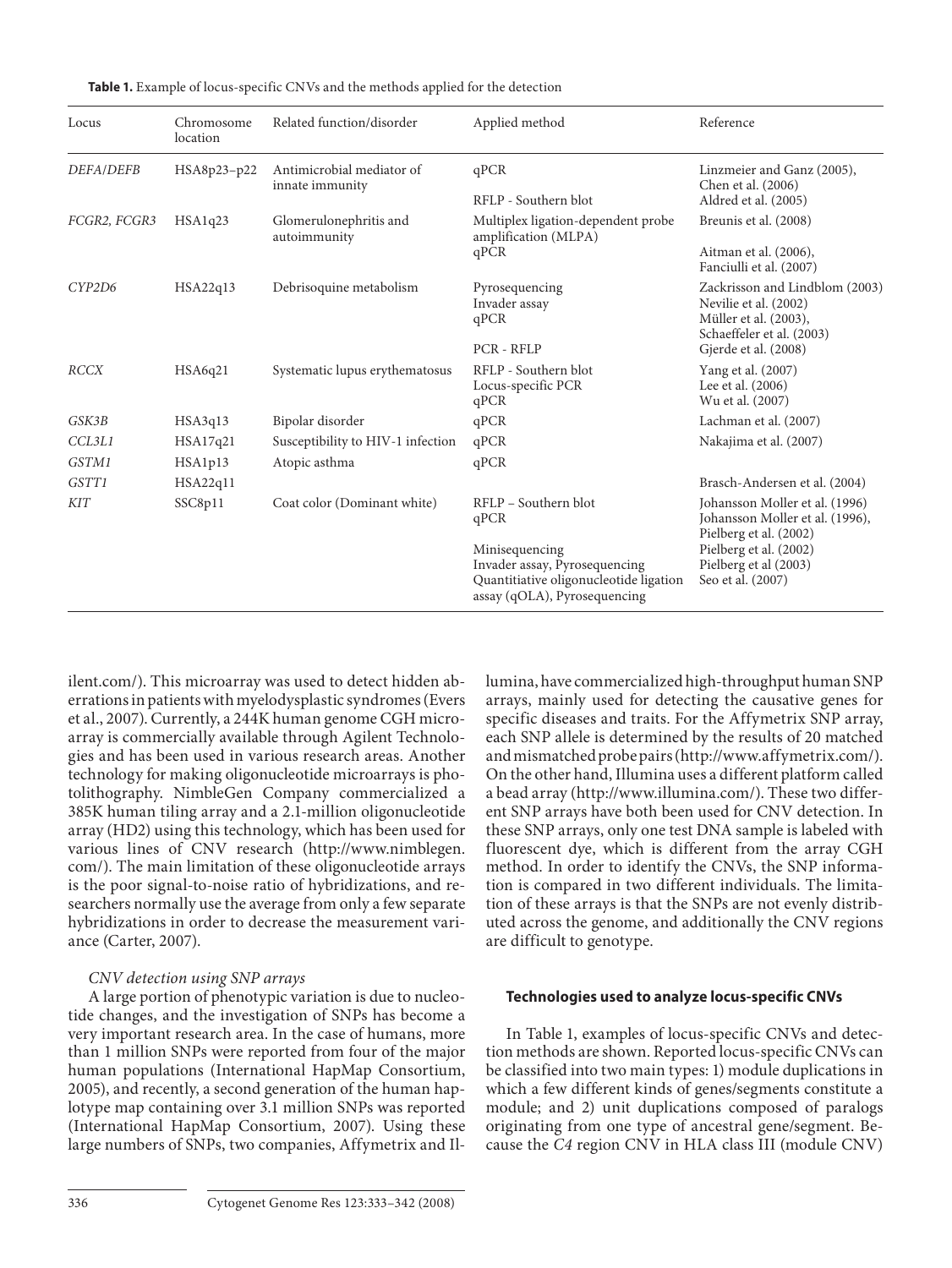

Probes for Southern blot analysis

**Fig. 2.** A schematic description of the RCCX modules and haplotypes in HLA class III on HSA6q21. (**A**) The map showing the gene organization with a bimodular haplotype containing two long *C4* genes. The target positions of quantitative real-time PCRs are indicated over the map. Flags turning upside down below *RP1* , *RP2* , *CYP21A* , *CYP21B* ,

*TNXA* and *TNXB* indicate the location of DNA probes employed for RFLP followed by Southern blot analysis. (**B**) Schematic descriptions of RCCX haplotypes. Each halpotype could be estimated by a long-range mapping for the total length of the module, and constituent analysis using gene/segment specific probes or qPCR for the total *C4* copies.

and the *KIT* CNV in pigs (unit CNV) are well characterized, and applied methods are diverse, we will primarily explain and discuss the techniques used for these two model loci.

In Fig. 2A, the RCCX module, which is composed of *RP*, *C4* , *CYP21* , *TNX* , and gene segments, is illustrated. Derived haplotypes become more complicated by internal involvement of endogenous retroviral HERV-K sequences in the *C4*  gene, generating long (*C4L*) and short (*C4S*) forms (Fig. 2B). More detailed information about SNPs on *C4A* and *C4B* , their functions and CNV-disease relations is described in another paper in this special issue by Szilágyi and Füst.

Figure 3A shows a schematic description of tandem duplication at the porcine *KIT* locus. Two *KIT* mutations cause the Dominant White phenotype in pigs: 1) gene copy numbers associated with a semi-dominant phenotype, which is

designated as normal and duplicated (Fig. 3A), and 2) a splice mutation leading to the fully dominant allele, which is depicted as an SNP (G/A) at the first nucleotide of intron 17. In Fig. 3B, four known major alleles at the *KIT* locus are described: the recessive *i* allele for the Color phenotype, the *IP* allele for the Patch phenotype, the dominant *I* allele for the White phenotype and  $I^{Be}$  for the Belt phenotype. Diversity of the dominant *I* allele has been reported as  $I^1$ ,  $I^2$ ,  $I^3$  and I<sup>L</sup> by Pielberg et al. (2003). All possible alleles and their genomic organizations are shown in Fig. 3B.

## *RFLP followed by Southern blot analysis (RFLP – Southern blot)*

 The most conventional method for interrogating CNVs in the range of 5–500 kb is RFLP – Southern blot. Isolation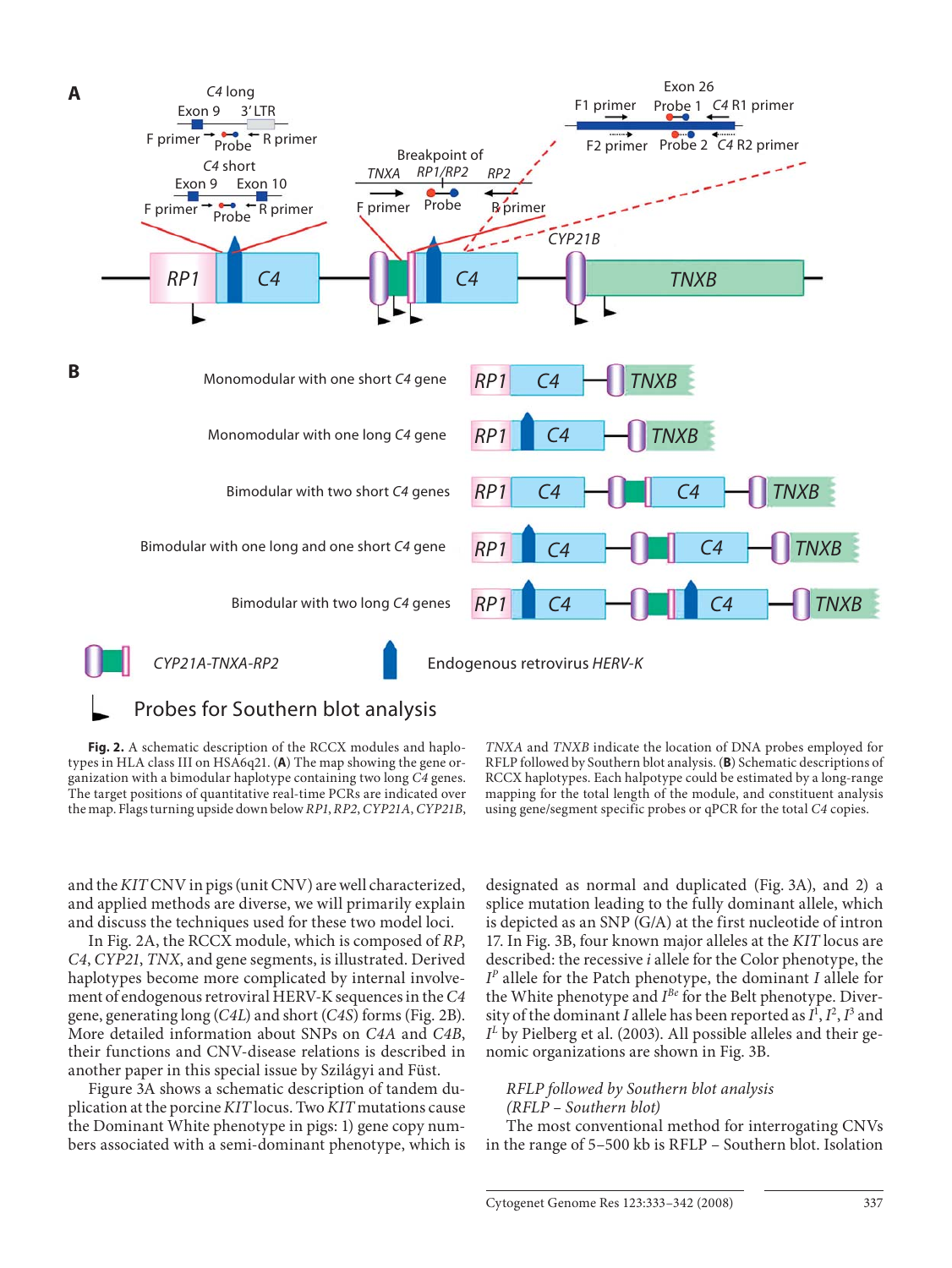

**Fig. 3.** A schematic description of tandem duplication at the *KIT* locus on SSC8p11. (**A**) The duplication unit is about 450 kb. A breakpoint at the junction between the two *KIT* copies is designated as duplicated and nucleotide G, and another breakpoint at the distal end of the 2<sup>nd</sup> *KIT* copy is designated as normal and nucleotide C. A splice donor mutation leading to the fully dominant allele, which is marked as an SNP(G/A) at the first nucleotide of intron 17 is indicated by an arrow. (**B**) Schematic descriptions of *KIT* alleles. A question mark in the  $I^{BE}$  allele means an unidentified polymorphism causing the Belt phenotype. Discrimination between *i* and *IBE* is not possible at present.

of high molecular weight DNA, digestion with rare-cut enzyme, and resolving digested DNA fragments by pulsed field gel or low percentage  $\leq$  1%) agarose gel electrophoresis are sequentially applied for this method. The resolved fragments are transferred to membranes and hybridized with appropriate probes.

 RFLP analysis of the *RCCX* locus was achieved by longrange mapping using either *PmeI* digestion to catch the total length of the locus (*BF* to *TNXB*) or *TaqI* digestion to address what kinds of components are located within the duplicated module (Yang et al., 2007). A *C4* -specific probe was used for long-range sizing. Probes specific to *RP1*, *RP2*, *CYP21A* , *CYP21B* , *TNXA* and *TNXB* were used for the component analysis through Southern hybridization. Integrating the results from the two analyses, RCCX modules and gene CNVs were clearly resolved in four selected families with systemic lupus erythematosus (Yang et al., 2007). However, the analysis did not use direct quantification of the CNV but instead detected the CNV state through combining and finding pieces that fit every component in the module. Johansson Moller et al. (1996) applied the quantitative RFLP-Southern blot method to analyze the porcine *KIT* CNV. *Taq* I-digested DNAs were resolved on a 0.7% agarose

gel, transferred onto membranes and hybridized with probes prepared from *KIT* intron 18 and *PLANH2* . The probes were separated, labeled and applied together in the hybridization. The signals from both probes were quantified using an image analyzer. Detection of CNV was achieved by calculating the ratio between the signals from both probes. Discrimination of CNV from two to four *KIT* copies in a diploid genome was successful.

 The RFLP-Southern blot method may be a good choice to resolve large size CNVs and structural variations within the duplication. As this method does not require a highpriced detection apparatus, it could become a widely-used method. However, there are some drawbacks to this method: 1) the higher cost per analysis compared to other methods such as real-time PCR, pyrosequencing, etc.; 2) timeconsuming and laborious procedures that require more than a week between DNA isolation and detection; 3) the need for purified high molecular weight DNA; and 4) the potential need for radioisotopes for detection.

#### *Quantitative real-time PCR (qPCR)*

 qPCR is performed on an apparatus uniting a thermal cycler and an optical instrument to capture spectral fluo-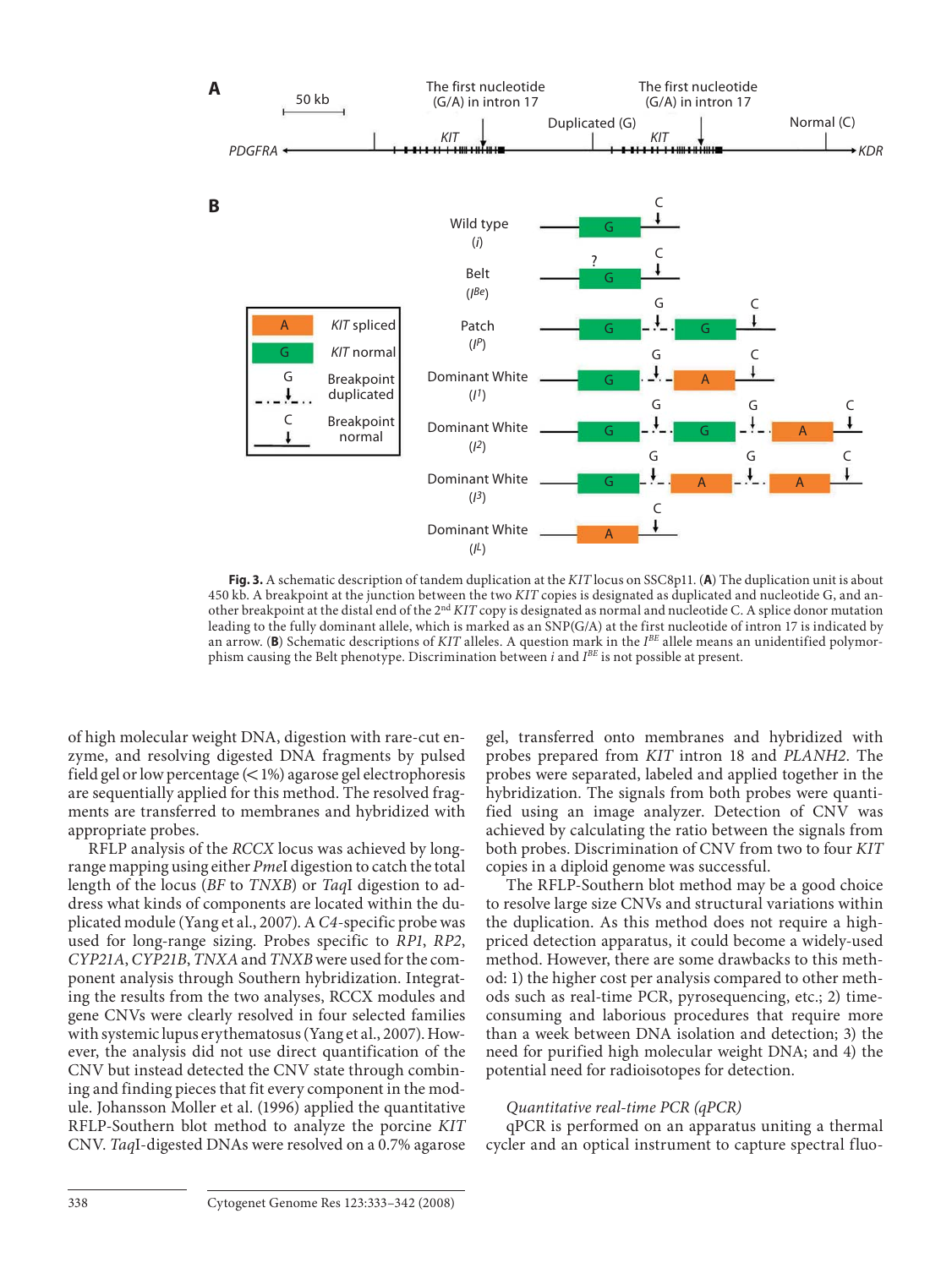rescence, and it can monitor the kinetics of the entire PCR in real time. qPCR does not require post-PCR processing of PCR products. It helps high-throughput analysis by reducing the chances of carryover contamination (Dorak, 2006). At present, therefore, it has become one of the most popular and effective methods for analyzing CNVs (Chen et al., 2006; Fanciulli et al., 2007; Nakajima et al., 2007; Wu et al., 2007).

 Fluorescence-monitoring systems for qPCR consist of the following: 1) hydrolysis probes; 2) hybridizing probes; and 3) DNA-binding agents. The TaqMan assay is a typical system using the hydrolysis probe, for which fluorescence resonance energy transfer (FRET) technology is applied (Hiyoshi and Hosoi, 1994; Chen et al., 1997). The probe contains two labels, a fluorescent reporter dye at the 5'-end and a fluorescent quencher at the 3'-end. The probe is hybridized to the target sequence prior to annealing PCR primers. When the polymerase elongates the newly synthesized strand, the probe is cleaved by the 5--exonuclease activity of the polymerase (Holland et al., 1991). When the reporter and quencher are separated, the reporter dye is activated. Hybridizing probes also use the FRET technology, but these differ from hydrolysis probes because they contain two short probes that bind to an internal sequence of the amplified fragment. The donor dye labeled at the 5'-end of one probe is excited by the light source of a qPCR instrument and transfers part of this excitation energy to the acceptor/ reporter dye labeled at the 3'-end of another probe. Consequently, when two probes are hybridized together to the target PCR product, the fluorescence signal can be captured. The use of a non-sequence-specific fluorescent intercalating agent in qPCR is cheaper and simpler than the two probe types mentioned above (Dorak, 2006). The agent binds to double-stranded DNA. A fluorogenic minor groove binding dye, SYBR green, exhibits little fluorescence when in solution but emits a strong fluorescent signal upon binding to double-stranded DNA (Morrison et al., 1998). With the accumulation of target sequence during PCR, more probes and agents are hydrolyzed, hybridized or intercalated, and the fluorescence signal increases. Quantification of the initial amount of template in a reaction is based on the number of cycles up to a threshold  $(C_T)$  at which the fluorescence signal is exponentially increased and passes an arbitrarily defined value (Livak et al., 1995).

 Wu et al. (2007) analyzed *C4* copy numbers and the constituents in the RCCX module by qPCR using TaqMan probes. For *C4* CNV analysis, primers on the *TNXA* and *RP2* segments were used for PCR, and a hydrolysis probe designed by using the junction sequence of the breakpoint between the two segments was applied for the TaqMan assay. They showed that resolving two to four total copies and identifying the copy number of each type of *C4* were both possible. PCR primers and TaqMan probes specific to *C4A* , *C4B* , *C4L* and *C4S* were applied for the constituent analysis. *RPI* was used as an endogenous control for the analysis. qPCR with TaqMan probes was used for *KIT* CNV analysis (Pielberg et al., 2002). The assay was carried out for the target *KIT* gene and a single copy control sequence from *ESR* . They inferred *KIT* copy numbers using the equation  $C_T(ESR)$  –  $C_T(KIT)$  and estimated the relative copy number from two to five copies.

 In general, qPCR using TaqMan probes requires very little optimization. It presents reliable results because nonspecific amplified PCR products and primer dimers do not interfere with the assay (Dorak, 2006). However, we have found a few limitations in this method: 1) underestimation with increasing copy number (a question of accuracy); 2) incrementing of the standard deviation with increasing copy number (a question of precision); 3) applications restricted to human and animal samples having pedigree information so far; and 4) need of good controls to yield reliable standard curves and convert to real copy numbers. Underestimation at higher copy numbers seems to be a common phenomenon that could be overcome through the use of a well-approximated standard curve. Because a good curve should result from the choice of a proper control sequence, selection of a good control would be the most important factor for the qPCR method.

### *Pyrosequencing*

 The principle of pyrosequencing was developed by Ronaghi et al. (1998). It is based on the detection of released pyrophosphates (PP<sub>i</sub>) upon addition of one of four dNTPs corresponding to the template sequence at the 3' end of the newly synthesized strand. This technology uses an enzyme cascade of DNA polymerase, sulfurylase, luciferase and apyrase. The  $PP_i$  released during DNA synthesis is converted quantitatively to ATP by sulfurylase in the presence of adenosine 5'-phosphosulfate. The ATP is used for the luciferase-mediated conversion of luciferin to oxyluciferin, generating visible light in amounts that are proportional to the amount of ATP. Quantification for CNV analysis simultaneously with sequence analysis for SNP detection is therefore plausible.

 Pielberg et al. (2003) applied this method to analyze *KIT* copy numbers and to distinguish between wild and mutant copies. The estimation of the genotype of animals was performed using the combined information from the two pyrosequencing analyses. Two to six *KIT* copies were resolved, and the ratio of mutant copy was identified in the total copy number. Zackrisson and Lindblom (2003) used this method for the analysis of *CYP2D6* CNVs.

 There are a few drawbacks to this method: 1) it is not realtime but end-point analysis. PCR followed by this method must be well-optimized and the total number of PCR cycles must be well-established in order to get templates for endpoint analysis from an exponential phase before reaching a plateau; 2) there is underestimation with increasing copy numbers, as happens in the qPCR method; and 3) there is a strong negative effect resulting from poor quality of template DNA.

#### *Ligation detection reaction (LDR)*

 An oligonucleotide ligation assay (OLA) had been established by Landegren et al. (1998). When two oligonucleotide probes are hybridized and perfectly base-paired to the sin-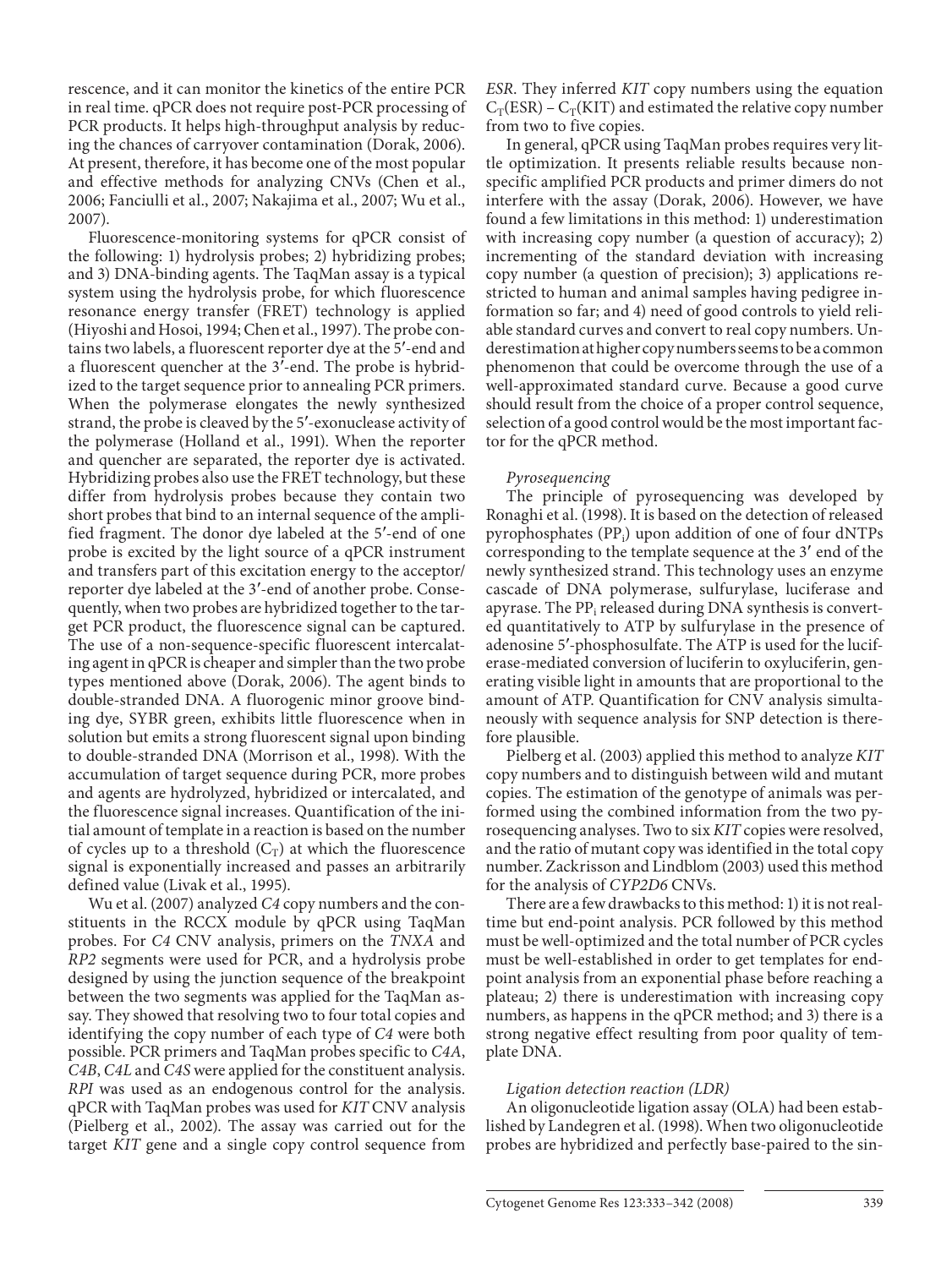gle-stranded template DNA such that the 3'-end of one probe is immediately adjacent to the 5'-end of the other one, DNA ligase can covalently link these two oligonucleotides (Wu and Wallace, 1989). If a mismatch at either the 3'-end of the first probe or the 5'-end of the second probe is introduced, ligation does not occur. This feature could be applied to detect SNPs. Involvement of thermostable DNA ligase in the assay allowed for product capture and detection in a chain reaction manner. A ligation chain reaction (LCR) based on an OLA has been developed to both amplify DNA and identify any SNPs. Exponential amplification of ligation is achieved by thermal cycling of ligation reactions in the presence of a second set of adjacent oligonucleotides, complementary to the first set and the target. A single-base mismatch prevents ligation/amplification and is thus detected (Barany, 1991). As a result of the introduction of fluorescence reporter dyes and automated DNA sequencers to LDR, the method is done in a multiplex and high-throughput manner.

 Seo et al. (2007) used quantitative OLA (qOLA) for the detection of *KIT* CNVs. The first oligonucleotide probe, the common probe, for qOLA was designed from the –24 to the –1 nucleotide position from the duplication breakpoint (Fig. 3A). One of each breakpoint-specific probe, the second probe, for the duplicated or normal copy was designed from the duplication breakpoint (Fig. 3A). The 5'-end of the first probe was labeled with a fluorescent dye, a phosphate group was added to the 5' ends of the two second probes, and  $(dA)_{10}$  and  $(dA)_{15}$  were added at the 3'-ends of the second probes to distinguish the two OLA products and separate them further from the unused oligonucleotide peak at the size fractionation step. A cycled ligation reaction for qOLA can be applied because the Ampligase enzyme (Epicentre Biotech, USA) is a thermostable DNA ligase, and the OLA products are resolved on an ABI Prism 3100 Genetic Analyzer (Applied Biosystems, USA). Seo et al. (2007) showed that the qOLA method is a reliable assay for measuring *KIT* CNV from two to six copies and could be used for a variety of samples, such as those in a known pedigree, those with predictable segregation, those without pedigree information, and those consisting of poor-quality genomic DNA.

 This study suggested that the application of LDR to a quantification assay rather than positive/negative screening could yield another robust method for analyzing CNVs. However, it is an end-point analysis and needs well-optimized PCR conditions, as did pyrosequencing.

## *Other techniques*

 The invader assay uses an allele-specific primary probe that contains a 5'-flap that is non-complementary to the target DNA and an Invader probe hybridized in tandem to the target DNA to form a specific overlapping structure. The Cleavase enzyme cuts the 5'-flap on the primary probe at the base of the overlap with the Invader probes. The cleaved 5'-flap is released as a target-specific product. The targetspecific 5'-flap oligos are involved in a secondary reaction, where they act as Invader probes on a FRET cassette, leading to the formation of an overlapping structure that is recognized by the Cleavase enzyme.

As described in Table 1, human *CYP2D6* and porcine *KIT* CNVs have been analyzed using this technology. This method has a limitation in accurately resolving copy numbers greater than three copies of *CYP2D6* (Nevilie et al., 2002). Pielberg et al. (2003) reported that the quantification of *KIT* CNVs using the Invader technology showed a good correlation with that of pyrosequencing. However, as copy number increased, the results of this method became increasingly underestimated.

 Locus-specific PCR and multiplex ligation-dependent probe amplification (MLPA) have been applied for the *RCCX* CNVs and *FRGB* CNVs, respectively.

## **Perspectives**

 For the genome-wide CNV detection, arrays using large insert genomic clones and SNPs are widely used. However, there are large limitations for using the SNP arrays, since the SNPs are not evenly distributed in the entire genome. In order to overcome this limitation, a genome-wide Affymetrix array (Genome Wide SNP Array 6.0) is already commercially available, which contains non-polymorphic probes for the locations of known CNV regions as well as the genomic locations that were not well-covered with known SNPs. Very recently, an Nsp CN (Copy Number) array was designed using non-polymorphic oligonucleotide probes for the improved detection of global CNV (Shen et al., 2008). Therefore, CNV researches will be more focused on the previously unidentified chromosomal regions using the non-polymorphic probes.

 When the CNV has been detected by the array based method, sequencing of the CNV region has to be carried out in order to confirm the identified CNV. Until now, the capillary-based sequencing is predominantly used with high sequencing cost. Recently, low cost and efficient sequencing technologies, such as 454 Life Sciences and Solexa, have been developed and more results of CNV research will be achieved.

 A major problem in the measurement of CNVs at the locus level is that the higher the copy number in a genome, the more difficult it is to resolve the copies. There has been underestimation of the copy numbers in most techniques described in this review when copy number increased. The bias would be mainly caused by differences in the kinetics at the early and late stages of PCR amplification. To overcome this limitation, development of more advanced technologies using highly sensitive reporter molecules and detection tools so as to exclude PCR amplification is needed.

 Based on current knowledge and developed technologies, these CNVs are known to be very important for understanding diseases and phenotypic variances. In the future, CNV research will be more actively pursued and will give a more detailed understanding of these variations.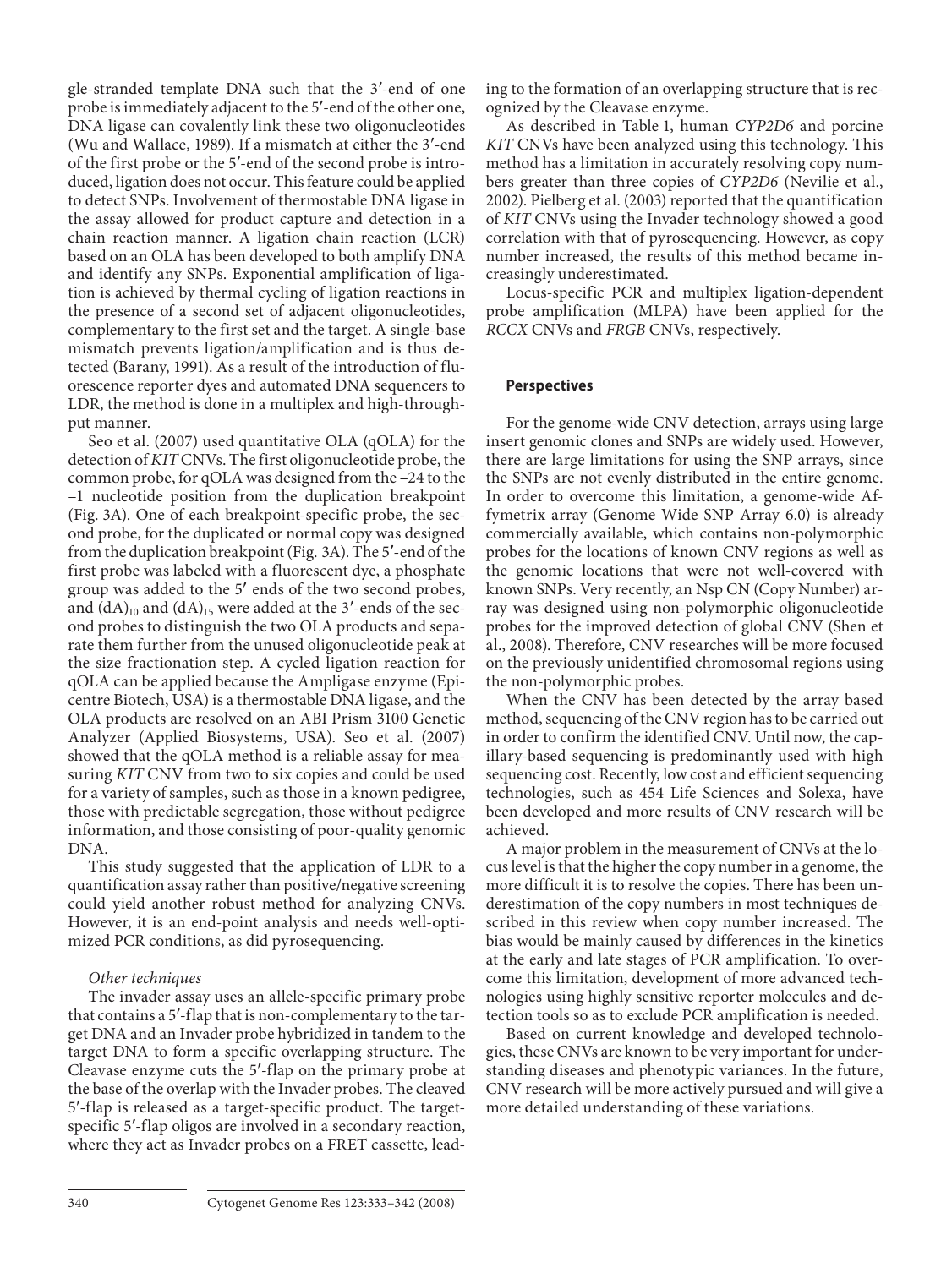#### **References**

- Aitman TJ, Dong R, Vyse TJ, Norsworthy PJ, Johnson MD, et al: Copy number polymorphism in *Fcgr3* predisposes to glomerulonephritis in rats and humans. Nature 439:851–855 (2006).
- Aldred PM, Hollox EJ, Armour JA: Copy number polymorphism and expression level variation of the human alpha-defensin genes *DEFA1* and *DEFA3* . Hum Mol Genet 15:2045–2052 (2005).
- Barany F: Genetic disease detection and DNA amplification using cloned thermostable ligase. Proc Natl Acad Sci USA 88:189–193 (1991).
- Brasch-Andersen C, Christiansen L, Tan Q, Haagerup A, Vestbo J, Kruse TA: Possible gene dosage effect of glutathione-S-transferases on atopic asthma: using real-time PCR for quantification of *GSTM1* and *GSTT1* gene copy numbers. Hum Mutat 24:208–214 (2004).
- Boer M, et al: Copy number variation of the activating *FCGR2C* gene predisposes to idiopathic thrombocytopenic purpura. Blood 111:1029– 1038 (2008).
- Bridges CB: The Bar 'gene': a duplication. Science 83:210–211 (1936).
- Carter NP: Methods and strategies for analyzing copy number variation using DNA microarrays. Nat Genet 39:S16–21 (2007).
- Chen Q, Book M, Fang X, Hoeft A, Stuber F: Screening of copy number polymorphisms in human beta-defensin genes using modified real-time quantitative PCR. J Immunol Methods 308: 231–240 (2006).
- Chen X, Zehnbauer B, Gnirke A, Kwok PY: Fluorescence energy transfer detection as a homogeneous DNA diagnostic method. Proc Natl Acad Sci USA 94:10756–10761 (1997).
- Cheung VG, Dalrymple HL, Narasimhan S, Watts J, Schuler G, et al: A resource of mapped human bacterial artificial chromosome clones. Genome Res 9:989–993 (1999).
- Demuth JP, De Bie T, Stajich JE, Cristianini N, Hahn MW: The evolution of mammalian gene families. PLoS ONE 1:e85 (2006).
- Dorak MT: Real-Time PCR (Advanced Methods Series) (Taylor & Francis Ltd, Oxford 2006).
- Evers C, Beier M, Poelitz A, Hildebrandt B, Servan K, et al: Molecular definition of chromosome arm 5q deletion end points and detection of hidden aberrations in patients with myelodysplastic syndromes and isolated del( $5q$ ) using oligonucleotide array CGH. Genes Chromosomes Cancer 46:1119–1128 (2007).
- Fanciulli M, Norsworthy PJ, Petretto E, Dong R, Harper L, et al: *FCGR3B* copy number variation is associated with susceptibility to systemic, but not organ-specific, autoimmunity. Nat Genet 39:721–723 (2007).
- Fiegler H, Redon R, Andrews D, Scott C, Andrews R, et al: Accurate and reliable high-throughput detection of copy number variation in the human genome. Genome Res 16: 1566–1574 (2006).
- Ghanem N, Uring-Lambert B, Abbal M, Hauptmann G, Lefranc MP, Lefranc G: Polymorphism of MHC class III genes: definition of restriction fragment linkage groups and evidence for frequent deletions and duplications. Hum Genet 79:209-218 (1988).
- Gjerde J, Hauglid M, Breilid H, Lundgren S, Varhaug JE, et al: Effects of CYP2D6 and SULT1A1 genotypes including SULT1A1 gene copy number on tamoxifen metabolism. Ann Oncol 19: 56–61 (2008).
- Graubert TA, Cahan P, Edwin D, Selzer RR, Richmond TA, et al: A high-resolution map of segmental DNA copy number variation in the mouse genome. PLoS Genet 3:e3 (2007).
- Heesch SA, et al: Distribution and functional impact of DNA copy number variation in the rat. Nat Genet 40:538–545 (2008).
- Hegele RA: Copy-number variations add a new layer of complexity in the human genome. CMAJ 176:441–442 (2007).
- Hiyoshi M, Hosoi S: Assay of DNA denaturation by label incorporation and fluorescence resonance energy transfer. Anal Biochem 221:306-311  $(1994)$ .
- Detection of specific polymerase chain reaction product by utilizing the 5'-3' exonuclease activity of *Thermus aquaticus* DNA polymerase. Proc Natl Acad Sci USA 88:7276–7280 (1991).
- Breunis WB, van Mirre E, Bruin M, Geissler J, de Iafrate AJ, Feuk L, Rivera MN, Listewnik ML, Donahoe PK, et al: Detection of large-scale variation in the human genome. Nat Genet 36:949– 951 (2004).
	- International HapMap Consortium: A haplotype map of the human genome. Nature 437:1299– 1320 (2005).
	- International HapMap Consortium: A second generation human haplotype map of over 3.1 million SNPs. Nature 449:851–861 (2007).
	- Ishkanian AS, Malloff CA, Watson SK, DeLeeuw RJ, Chi B, et al: A tiling resolution DNA microarray with complete coverage of the human genome. Nat Genet 36:299–303 (2004).
	- Jacobs PA, Baikie AG, Court Brown WM, Strong JA: The somatic chromosomes in mongolism. Lancet 1:710 (1959).
	- Johansson Moller M, Chaudhary R, Hellmén E, Höyheim B, Chowdhary B, Andersson L: Pigs with the dominant white coat color phenotype carry a duplication of the *KIT* gene encoding the mast/stem cell growth factor receptor. Mamm Genome 7:822–830 (1996)
	- Kallioniemi A, Kallioniemi OP, Citro G, Sauter G, DeVries S, et al: Identification of gains and losses of DNA sequences in primary bladder cancer by comparative genomic hybridization. Genes Chromosomes Cancer 12:213–219 (1995).
		- Lachman HM, Pedrosa E, Petruolo OA, Cockerham M, Papolos A, et al: Increase in *GSK3* beta gene copy number variation in bipolar disorder. Am J Med Genet B Neuropsychiatr Genet 144:259– 265 (2007).
	- Landegren U, Kaiser R, Sanders J, Hood L: A ligasemediated gene detection technique. Science 241:1077–1080 (1998).
	- EJ, Johnson WE, et al: Analysis of copy number variation in the rhesus macaque genome identifies candidate loci for evolutionary and human disease studies. Hum Mol Genet 17: 1127–1136 (2008).
	- Lee HH, Chang SF, Tseng YT, Lee YJ: Identification of the size and antigenic determinants of the human *C4* gene by a polymerase chain-reaction-based amplification method. Anal Biochem 357:122–127 (2006).
	- Linzmeier RM, Ganz T: Human defensin gene copy number polymorphisms: comprehensive analysis of independent variation in alpha- and beta-defensin regions at 8p22–p23. Genomics 86:423–430 (2005).
	- Livak KJ, Flood SJ, Marmaro J, Giusti W, Deetz K: Oligonucleotides with fluorescent dyes at opposite ends provide a quenched probe system useful for detecting PCR product and nucleic acid hybridization. PCR Methods Appl 4:357– 362 (1995).
- Guryev V, Saar K, Adamovic T, Verheul M, van Marklund S, Kijas J, Rodriguez-Martinez H, Rönnstrand L, Funa K, et al: Molecular basis for the dominant white phenotype in the domestic pig. Genome Res 8:826–833 (1998).
	- Morrison TB, Weis JJ, Wittwer CT: Quantification of low-copy transcripts by continuous SYBR Green I monitoring during amplification. Biotechniques 24:954–962 (1998).
	- polymerase chain reaction-driven fluorescent Müller B, Zöpf K, Bachofer J, Steimer W: Optimized strategy for rapid cytochrome P450 2D6 genotyping by real-time long PCR. Clin Chem 49: 1624–1631 (2003).
- Holland PM, Abramson RD, Watson R, Gelfand DH: Nakajima T, Ohtani H, Naruse T, Shibata H, Mimaya JI, et al: Copy number variations of *CCL3L1* and long-term prognosis of HIV-1 infection in asymptomatic HIV-infected Japanese with hemophilia. Immunogenetics 59: 793–798 (2007).
	- Nevilie M, Selzer R, Aizenstein B, Maguire M, Hogan K, et al: Characterization of cytochrome P450 2D6 alleles using the Invader system. Biotechniques Suppl:34–43 (2002).
	- Park CH, Jeong HJ, Choi YH, Kim SC, Jeong HC, et al: Systematic analysis of cDNA microarraybased CGH. Int J Mol Med 17:261–267 (2006).
	- Perry GH, Tchinda J, McGrath SD, Zhang J, Picker SR, et al: Hotspots for copy number variation in chimpanzees and humans. Proc Natl Acad Sci USA 103:8006–8011 (2006).
	- Pielberg G, Olsson C, Syvänen AC, Andersson L: Unexpectedly high allelic diversity at the *KIT* locus causing dominant white color in the domestic pig. Genetics 160:305–311 (2002).
	- Pielberg G, Day AE, Plastow GS, Andersson L: A sensitive method for detecting variation in copy numbers of duplicated genes. Genome Res 13:2171–2177 (2003).
	- Pinkel D, Segraves R, Sudar D, Clark S, Poole I, et al: High resolution analysis of DNA copy number variation using comparative genomic hybridization to microarrays. Nat Genet 20:207– 211 (1998).
	- Pollack JR, Perou CM, Alizadeh AA, Eisen MB, Pergamenschikov A, et al: Genome-wide analysis of DNA copy-number changes using cDNA microarrays. Nat Genet 23:41–46 (1999).
	- Redon R, Ishikawa S, Fitch KR, Feuk L, Perry GH, et al: Global variation in copy number in the human genome. Nature 444:444–454 (2006).
	- Ronaghi M, Pettersson B, Uhlén M, Nyrén P: PCRintroduced loop structure as primer in DNA<br>sequencing. Biotechniques 25:876-884 Biotechniques 25: 876–884 (1998).
- Lee AS, Gutiérrez-Arcelus M, Perry GH, Vallender BSchaeffeler E, Schwab M, Eichelbaum M, Zanger UM: CYP2D6 genotyping strategy based on gene copy number determination by TaqMan real-time PCR. Hum Mutat 22: 476–485  $(2003)$ 
	- Schena M, Shalon D, Davis RW, Brown PO: Quantitative monitoring of gene expression patterns with a complementary DNA microarray. Science 270:467-470 (1995).
	- Sebat J, Lakshmi B, Troge J, Alexander J, Young J, et al: Large-scale copy number polymorphism in the human genome. Science 305: 525–528 (2004).
	- Seo BY, Park EW, Ahn SJ, Lee SH, Kim JH, et al: An accurate method for quantifying and analyzing copy number variation in porcine *KIT* by an oligonucleotide ligation assay. BMC Genet 8:81  $(2007)$ .
	- Sharp AJ, Locke DP, McGrath SD, Cheng Z, Bailey JA, et al: Segmental duplications and copy number variation in the human genome. Am J Hum Genet 77:78–88 (2005).